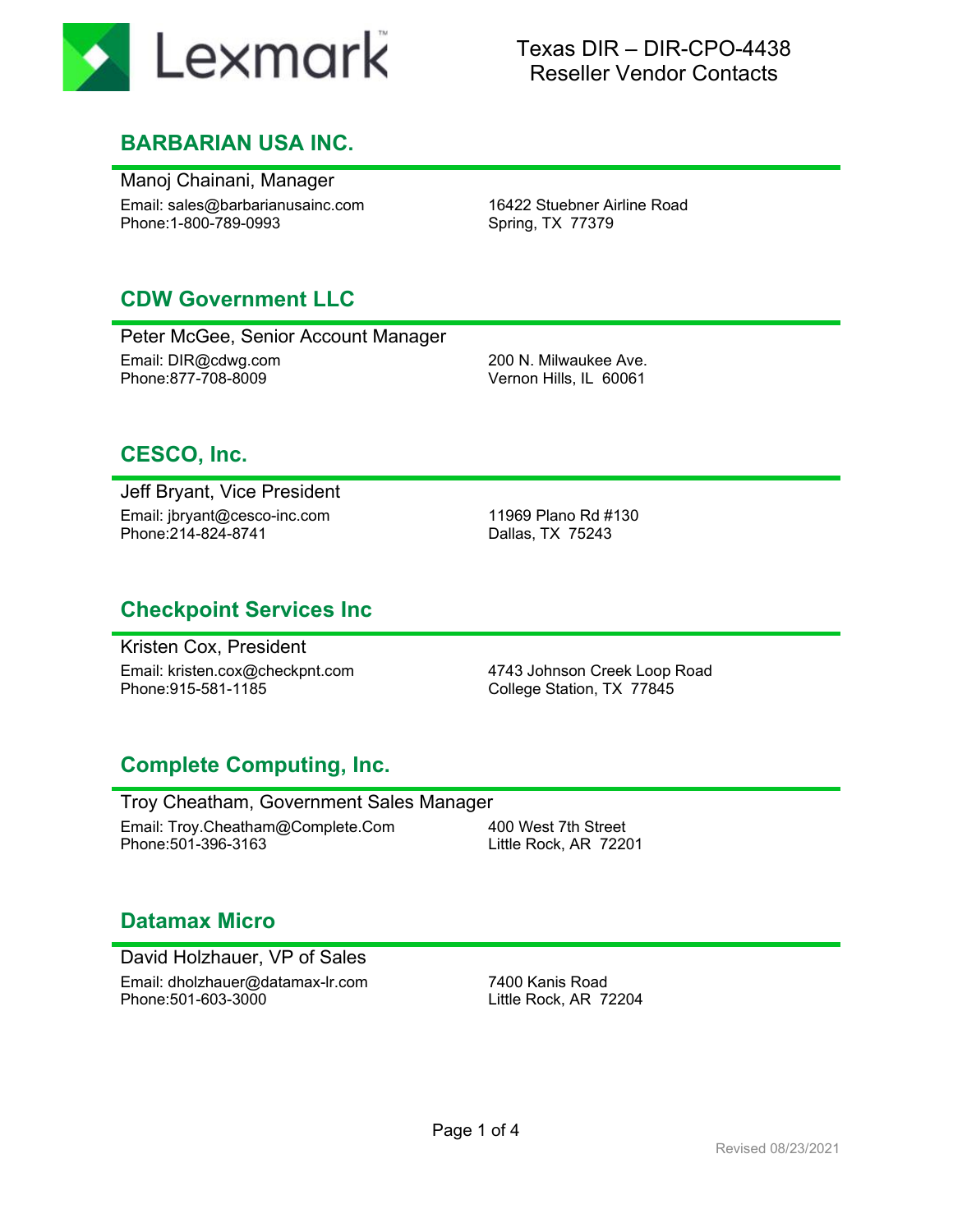

#### **Document Solutions and Services**

Betsy Tilley, owner Email: betsy@dsslr.com Phone:501-374-8663

901 Rock St. Little Rock, AR 72202

#### **Dream Ranch LLC dba Dream Ranch Office Supplies**

Sheri H Dewet, General Email: sheri@dreamranchtx.com Phone:214-704-2353

11614 Jim Christal Rd Krum, TX 75473

## **EL DORADO PRINTING AND STATIONERY COMPANY INC**

JEROD HURST, SALES MANAGER

Email: jerod@eldoradoprinting.com Phone:870-863-5173

332 SOUTH WASHINGTON AVE EL DORADO, AR 71730

#### **Flores and Associates LLC**

Bethany Herman, Sales Manager Email: accounting@floresandassociates.com Phone:512-275-0322

9201 Brown LN Ste 152 Austin, TX 78754

## **Fuzzell's Calculator Corner, Inc.**

Joe Fuzzell, President Email: sales@fuzzells.com Phone:405-721-2222

5959 W. 37th Street Oklahoma City, OK 73122

#### **GovConnection, Inc.**

Bill Fleckstein, Director of SLED SALES Email: bill.fleckstein@connection.com Phone:800-800-0019

732 Milford Rd Merrimack, NH 03054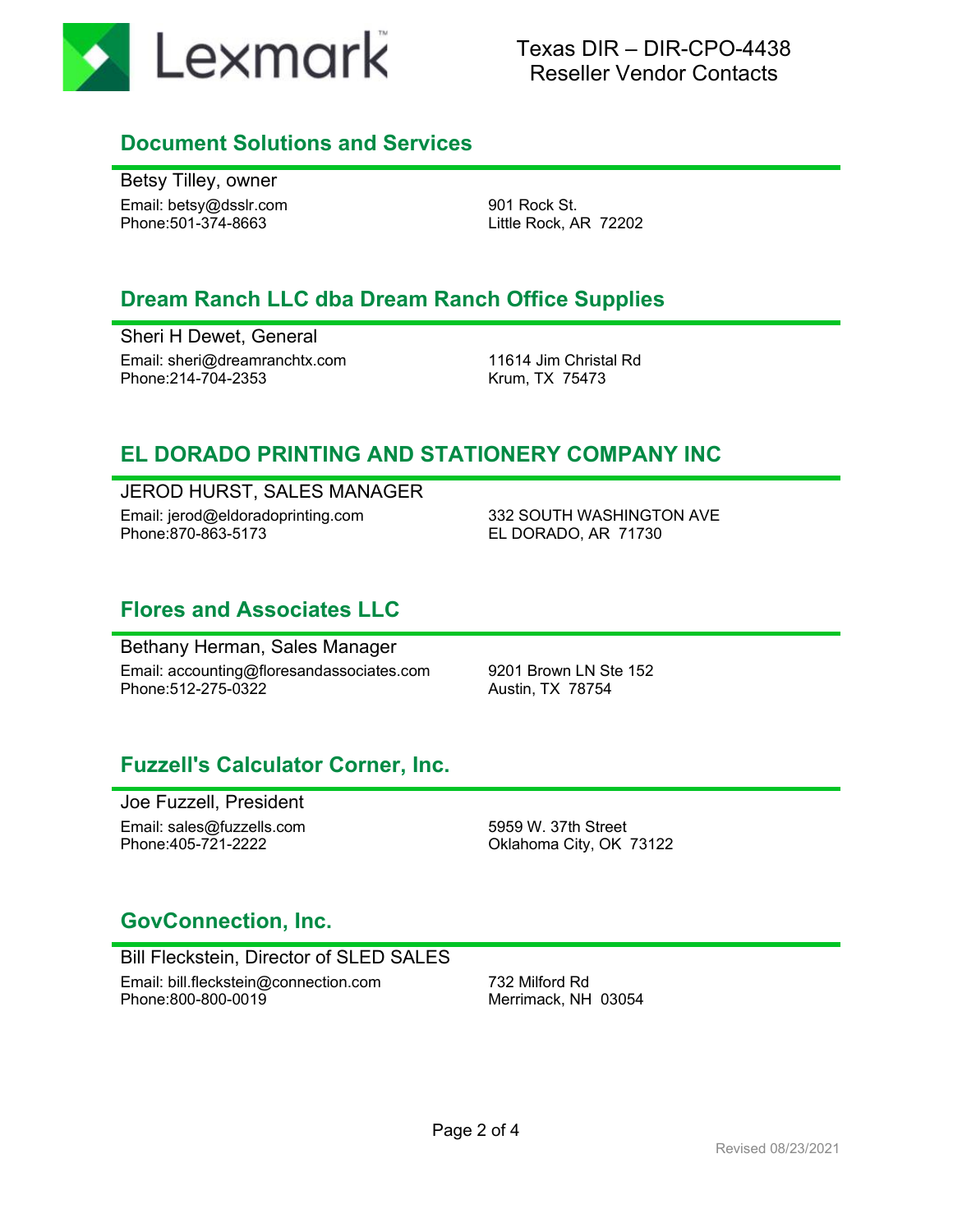

#### Texas DIR – DIR-CPO-4438 Reseller Vendor Contacts

#### **GTS Technology Solutions, Inc**

Juli Primeaux, Director of Inside Sales Email: juli.primeaux@gts-ts.com;GTSSales@gtsts.com; Phone:512-681-6247

9211 Waterford Centre Blvd, Suite 275 Austin, TX 78758

#### **Harris Technologies, Inc**

Jim Heffernan, VP of Sales Email: jim.heffernan@harristechnologies.com Phone:800-729-9719

1099 Milwaukee St St Louis, MO 63122

#### **MARCO TECHNOLOGIES**

#### DAN LARKIN, SALES DIRECTOR

Email: DAN.LARKIN@MARCONET.COM Phone:320-259-3000

4510 HEATHERWOOD ROAD SAINT CLOUD, MN 56301

#### **Office Depot, LLC**

Valya Broer, Director Email: valya.broyer@officedepot.com Phone:303-704-8107

6600 N Military Trail Boca Raton, FL 33496

## **PLATINUM COPIER SOLUTIONS LLC**

#### KIMBERLY GONZALEZ, PRESIDENT/CEO

Email: kimberly@platinumcopiers.com Phone:281-645-4036

3930 FM 1960 ROAD EAST HUMBLE, TX 77338

## **Standard Business Systems**

Steve Milam,

Email: stevem@standardbusiness.com Phone:501-663-4414

1300 Westpark Drive, Suite 7 Little Rock, AR 72204